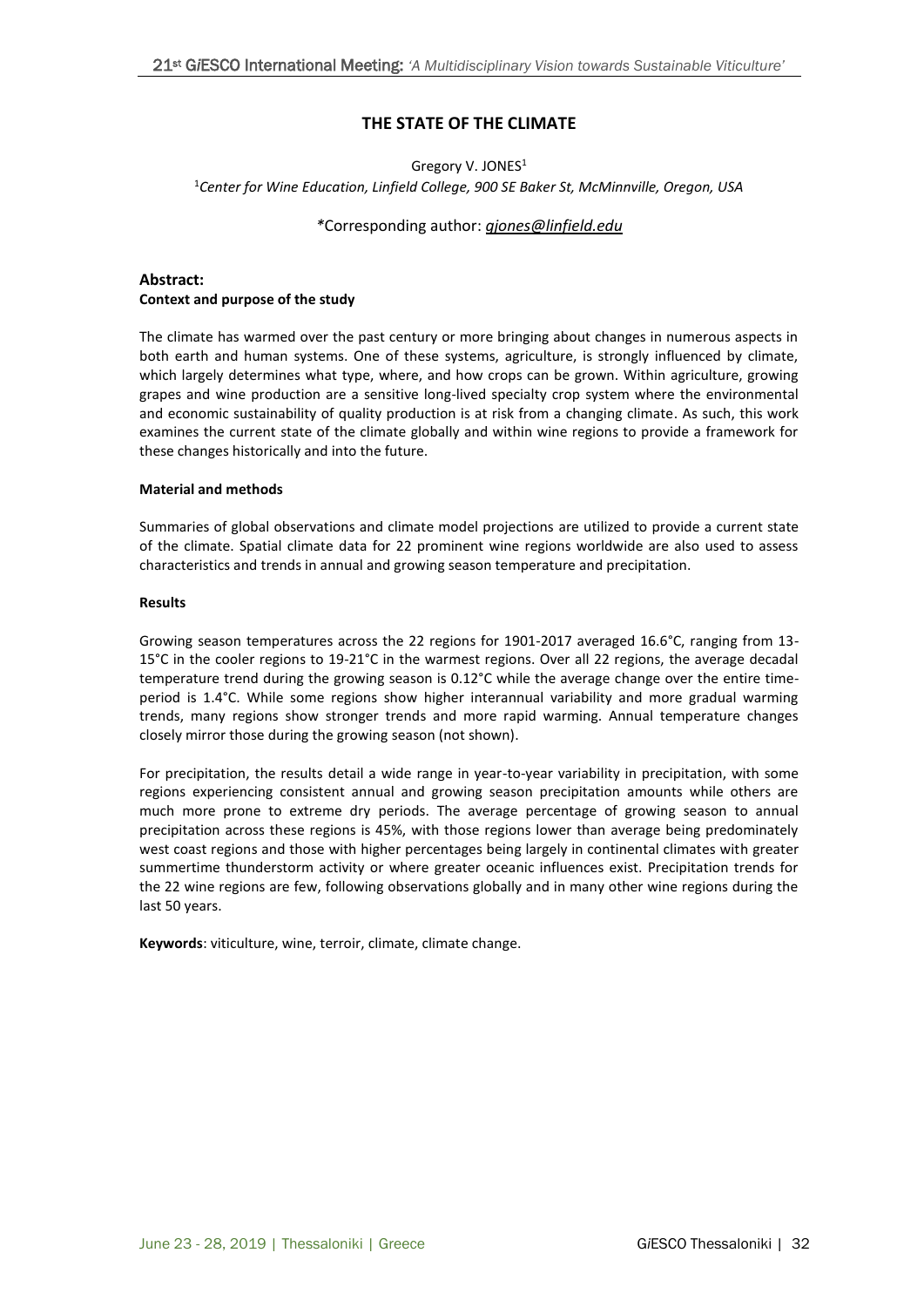## **1. Introduction**

While it is clear from historical evidence that changing climates are a part of the Earth's natural adjustments to both internal and external forces (e.g., volcanic eruptions and solar variability), more and more evidence is pointing to increasing human impacts on our climate (IPCC, 2014). From changing atmospheric concentrations of greenhouse gases, to altering the surface through deforestation, desertification, and urbanization, our role in changing the Earth's energy balance and, therefore, climate has become more apparent (IPCC, 2014; USGCRP, 2017). Evidence of warming in the climate system is unequivocal (IPCC, 2014) with warming in the Earth's surface, in the atmosphere, and across the world's oceans, including declining amounts in snow and losses in ice mass, along with rising sea levels. While a changing climate is a pervasive factor across all natural Earth and human-based systems, it's role in agriculture poses issues related to sustaining and enhancing crop productivity (USGCRP, 2018) across both broadacre crops (e.g., corn, wheat, soybeans, rice) and specialty crops (e.g., coffee, cacao, avocados, winegrapes).

Regional weather and climate conditions play a significant role in the productivity of vineyards and the quality of its grapes and resulting wine (Jones et al. 2012). As such, growing grapes for wine production is vulnerable to numerous atmospheric factors that operate over a wide range of timescales, from shortduration weather events (e.g., frost or hail) to medium-range events (e.g., heat stress, droughts) to longer term trends in temperatures or precipitation (from decades to centuries). Weather and climate therefore drive variations in wine production and quality, which together drive regional economics across the whole winemaking sector (Jones and Davis, 2000; Santos et al., 2011; Urhausen et al., 2011).

Grapevines are influenced by air temperature throughout their vegetative cycle (Jones, 2006; Keller, 2010). Excessively low temperatures during the winter can kill or severely limit viability (Keller, 2010) and during the growing season may limit grapevine development and berry ripening (Cyr et al., 2010). Although grapevines require sufficient heat accumulation for their growth and physiological development, temperatures above what is considered optimum for a given cultivar may lead to unbalanced ripening and potential shifts in harvest timing (Duchêne and Schneider, 2005). Furthermore, prolonged periods with temperatures greater than 30-35°C may affect secondary metabolism and alter sugar accumulation and acid concentration in berries (Mori et al., 2007).

While viticulture and wine production are largely done across regions with relatively dry climates, the overall precipitation amount is critical factor in controlling soil water balance and plant water status, particularly in non-irrigated vineyards. During the spring flowering period, excessive precipitation can influence flowering and fruit set, while during the summer too much moisture can adversely affect berry quality and can lead to increases in disease pressure in vineyards (Cyr et al., 2010). Severe dryness can also be problematic, especially during bud break to flowering, and if prolonged over the growing season may reduce grapevine growth, limit sugar development and lower yields (Fraga et al., 2013; Koufos et al., 2017).

Given the importance of climate and its role in viticulture and wine production, this research describes the current state of the climate as summarized from numerous national to international agencies in their most recent reports and examines conditions and trends in many of the world's prominent wine growing regions.

# **2. Material and methods**

The main overview is provided from the Intergovernmental Panel on Climate Change and the United States Global Change Research Program. The work is supplemented with a climate analysis using data from the CRU TS 3.23 global temperature and precipitation database (Harris et al., 2014). The data is gridded at 0.5° x 0.5° representing a spatial average of approximately 50 km at the latitudes of 22 wine regions in Europe, South Africa, Australia, New Zealand, Chile, Argentina, Canada, and the United States (Table 1).

Monthly temperature and precipitation data were extracted from the CRU TS 3.23 global database for the grid cells encompassing each of the wine regions for 1901-2017 (Table 1). The monthly data were aggregated to the annual and growing season periods. The growing season period used was April-October in the Northern Hemisphere and October-April in the Southern Hemisphere. While other growing season periods could have been used (March-September, September-March) a sample analysis showed that there were no significant differences in the trends and only minor differences in the sums or averages. Simple linear regression analysis was used with trends evaluated using the Mann–Kendall test (Yue et al., 2002), being considered significant if *p* < 0.05.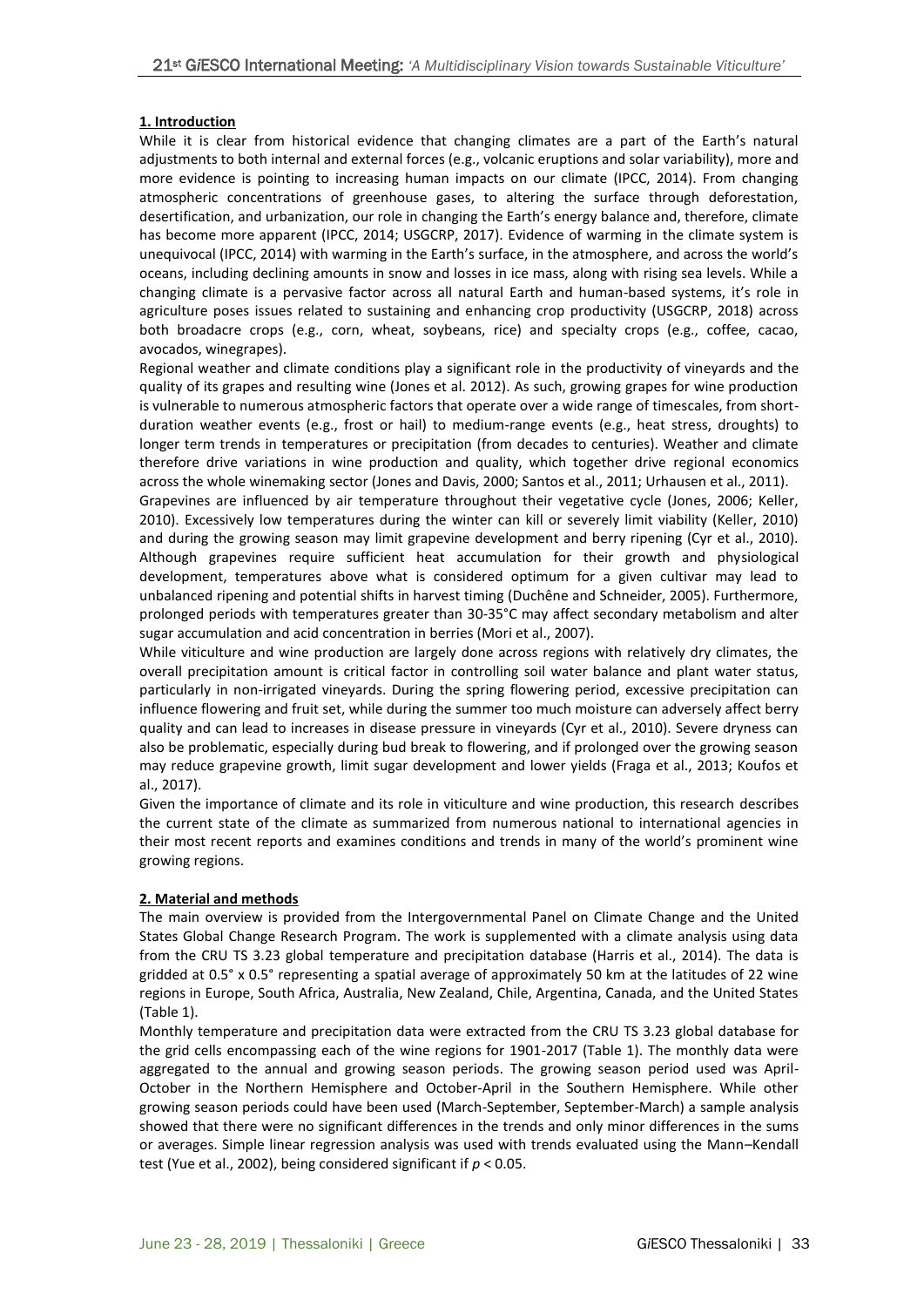#### **3. Results and discussion**

#### **3.1.** *IPCC and USGCRP Summaries*

Annual surface air temperatures averaged globally have increased approximately 1.0°C since 1901 (USGCRP, 2017). With the five warmest years on record happening during the past five years (2014- 2018) and the 20 warmest years occurring over the past 22 years, we are likely seeing the warmest period in the history of modern civilization (IPCC, 2014). Recent decades have also seen more climaterelated weather extremes, which have been particularly impactful on human safety, infrastructure, agriculture, water quality and quantity, and natural ecosystems. The result has been increasing direct and insured losses from weather and climate related disasters both globally (IPCC, 2014) and regionally (USGCRP, 2018). For example, heavy rainfall is increasing in intensity and frequency across many regions globally and heatwaves have become more frequent while extreme cold temperatures and cold waves are less frequent but still occur. Additional impacts have been seen in the incidence of large fires in the western United States and Alaska, Australia, and Portugal for example. These events have resulted in the loss of life and property, brought profound changes to regional ecosystems, and affected grape growing and wine production in some regions (USGCRP, 2018). In addition, many mountainous regions worldwide have experienced annual trends toward earlier spring melt and reduced snowpack, which affect water resources for both society and agriculture. While the IPCC (2014) indicates that there is lower confidence in observed global-scale trends in droughts, due to lack of direct observations, regional observations in some areas (e.g., California and Australia) do show change in drought frequency and severity (USGCRP, 2018).

#### **3.2.** *Observed Changes in Wine Regions*

Growing season temperatures across the 22 regions (i.e., April through October in the Northern Hemisphere and October through April in the Southern Hemisphere) for 1901-2017 averaged 16.6°C, ranging from 13-15°C in the cooler regions (Surrey, Tasmania, Willamette Valley, Burgundy) to 19-21°C in the warmest regions (La Mancha, Stellenbosch, Mendoza, Perth, and Madera). Figure 1 shows time series for four locations across cool to hot wine producing regions for 1901 to 2017. Each region exhibits statistically significant warming averaging 0.14°C per decade and a period of record warming ranging from 1.2°C in the Surrey, England region to 1.8°C in the Perth, Australia region. Table 1 gives summary statistics for 22 wine regions from the same database. Over all 22 regions, the average decadal trend is 0.12°C while the average change over the entire time-period is 1.4°C. While some regions show higher interannual variability and more gradual warming trends (Walla Walla, Nauosa;  $R^2$  <0.15, 0.07-0.09°C per decade), many regions show stronger trends and more rapid warming (Douro, Sonoma, Napa, La Mancha, Rioja;  $R^2 > 0.50$ , and 0.14-16°C per decade). Annual temperature changes closely mirror those during the growing season (not shown).

While average annual precipitation has increased since 1901 over the mid-latitude land areas of the Northern Hemisphere, the changes are less consistent than temperature trends due to high spatial and temporal variability (IPCC, 2014). Similarly, observed changes in precipitation in wine regions around the world have been fewer than those seen with temperature (Jones et al., 2012). For example, over the last 50 years across western US wine regions there were no trends in annual, winter, or growing season precipitation (Jones and Goodrich, 2008), however bloom period rainfall showed small positive trends in 7 of the 10 regions and ripening period rainfall exhibited small declining trends in 6 of the 10 regions. Annual precipitation averaged across Australia has slightly increased since 1900, however a declining trend in winter rainfall persists in southwest Australian wine regions and autumn and early winter rainfall has mostly been below average in southeast wine regions since 1990 (CSIRO & BOM, 2015). In Europe, annual precipitation since 1960 shows an increasing trend in northeastern and northwestern Europe, and a decrease in some parts of southern Europe (European Environment Agency, 2017). Mean summer precipitation has significantly decreased in most of southern Europe, while significant increases of up to 18 mm per decade have been recorded in parts of northern Europe. Examining nine wine regions across Europe, Jones et al. (2005b) found slight increases in annual precipitation in two regions but no trends in seasonal precipitation. For Spain, Moreno et al. (2005) show trends to much drier springs and summers and lower annual rainfall, while Ramos et al. (2008) also found declining precipitation during the spring and summer, that when combined with the observed warming in the same regions resulted in an increased water demand of 6-14% in already semi-arid regions.

Annual and growing season precipitation were assessed using the same CRU TS 3.23 global database used for temperatures (Figure 1 and Table 1). Annual precipitation for the 22 regions averages 741 mm,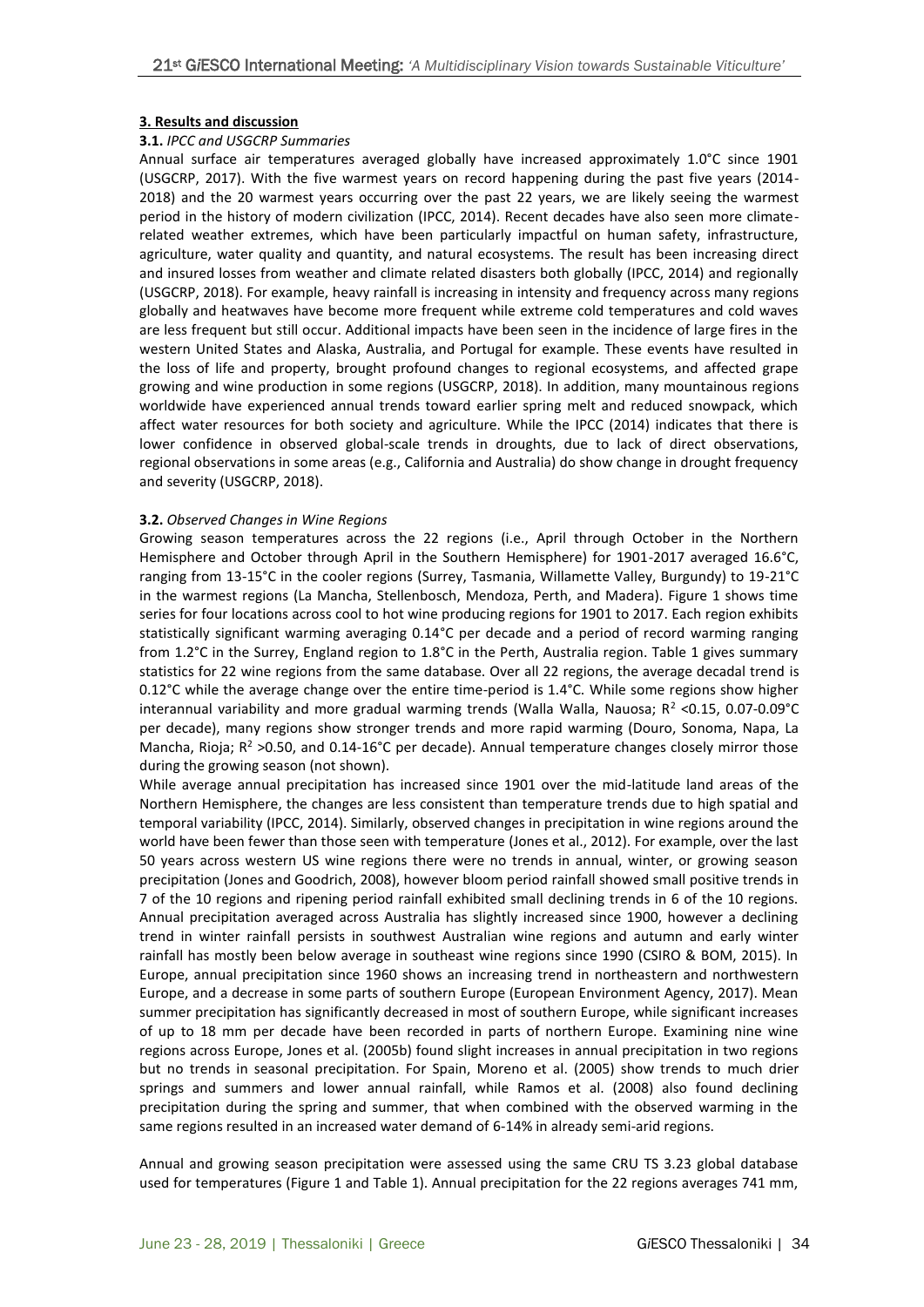ranging from just under 200 mm in the Mendoza, Argentina region to just over 1200 mm in the Willamette Valley of Oregon (Figure 2). The highest annual precipitation experienced during 1901-2017 and over all regions, was during the 1983 El Niño in the Sonoma, California region (1879 mm), while the lowest annual precipitation was in 2010 in the Mendoza, Argentina region (55 mm) (not shown). The lowest coefficient of variation (CV), indicative regions with the lowest year to year variability in precipitation, is found in the Marlborough, Bordeaux, and Niagara regions (CV = 11-14), while the highest is found in the Curico, Madera, Mendoza, Napa, and Sonoma regions (CV = 30-33). Growing season precipitation averages 324 mm across the 22 regions with the Madera, California region typically having the driest growing seasons (~50 mm) and the Marlborough, New Zealand region the wettest (~500 mm). During the 1901-2017 period, the highest precipitation experienced during the growing season was nearly 850 mm in 1951 in Marlborough while the driest growing season experienced was in the Curico, Chile region in 2009 at less than 5 mm (Figure 2). The growing season precipitation coefficient of variation closely follows the CV values for annual precipitation, with the only exception being the Mendoza region, which is closer to the overall average CV during the growing season. This is also reflected in the percentage of growing season to annual precipitation experienced in these locations with the Mendoza region at 84% due to the prevalence of summer thunderstorm activity (Figure 2). The average percentage of growing season to annual precipitation across these regions is 45%, with those regions lower than average being predominately west coast regions in Chile (the lowest at 14%), California, Australia, and the Douro Valley of Portugal, along with South Africa.

Precipitation trends for the 22 wine regions are fewer than with temperature trends, following observations globally (IPCC, 2014) and in many other wine regions during the last 50 years (Jones et al., 2012). Four regions (Burgundy, Mendoza, Niagara, Walla Walla) exhibit trends toward higher annual precipitation, while three regions (Curico, Perth, and Stellenbosch) show declining trends (Table 2). During the growing season, only four regions exhibit trends (Burgundy, Douro, Mendoza, and Niagara) with each showing increasing trends ranging from 54-115 mm. Seasonal precipitation trends have also been few. While Burgundy and Marlborough have seen slight increases in wintertime precipitation, Curico and Perth have both seen trends toward drier winters (Table 2). Spring precipitation has trended higher in the regions in the Pacific Northwest of the United States (+40-50 mm during MAM), while Stellenbosch has trended lower (-52 mm during SON). Only two locations exhibit summer precipitation trends, with both the Mendoza and Niagara regions increasing by ~30-45 mm. For the fall period, only two locations show trends with the Curico region experiencing drier falls (-74 mm) and the Niagara region seeing wetter falls (+72 mm) (Table 2).

## *3.2. Predicted Changes Globally and in Wine Regions*

Globally, the mean surface temperature is projected to increase at approximately 0.2°C per decade, and is likely to reach values between 1°C and 6°C higher than current temperatures at the end of the 21st century (IPCC, 2104). Temperature changes of this magnitude will likely result in remarkably different impacts on the Earth's ecosystem, as environmental and socioeconomic systems present a range of nonlinear responses to given changes in temperature. Furthermore, regional trends and impacts will vary resulting in stronger or weaker responses than the global average, which highlights the need for more fine-scaled regional climate modeling assessments (Christensen et al. 2007). While there is substantial confidence in our current climate modeling efforts, it is important to note that future projections contain uncertainties based upon model limitations, levels of greenhouse gas emissions, and those associated with fully understanding the complexities of carbon cycling within Earth's ecosystems (Denman et al. 2007; Meehl et al. 2007; Fraga et al. 2013).

Predicted changes in future climates related to growing grapes and wine production have been documented by many studies. Examining spatial changes in suitable temperature regimes, Jones (2007) found that the broad temperature bounds for viticulture of 12-22°C during the growing season shift 150- 300 km poleward in both hemispheres depending on the emission scenario. The predicted shifts are shown to be marginally greater on the poleward fringe compared to those on the equatorial fringe in both hemispheres. However, the relative area of land mass that falls within the 12-22°C isotherms across the continents expands slightly in the Northern Hemisphere while contracting in the Southern Hemisphere due to land mass differences.

Examining changes in many of the world's prominent wine regions, Jones et al. (2005a) found an average warming of 2°C is predicted in the next 50 years. For regions producing high quality grapes at the margins of their climatic limits, the results suggest that future climate change might exceed climatic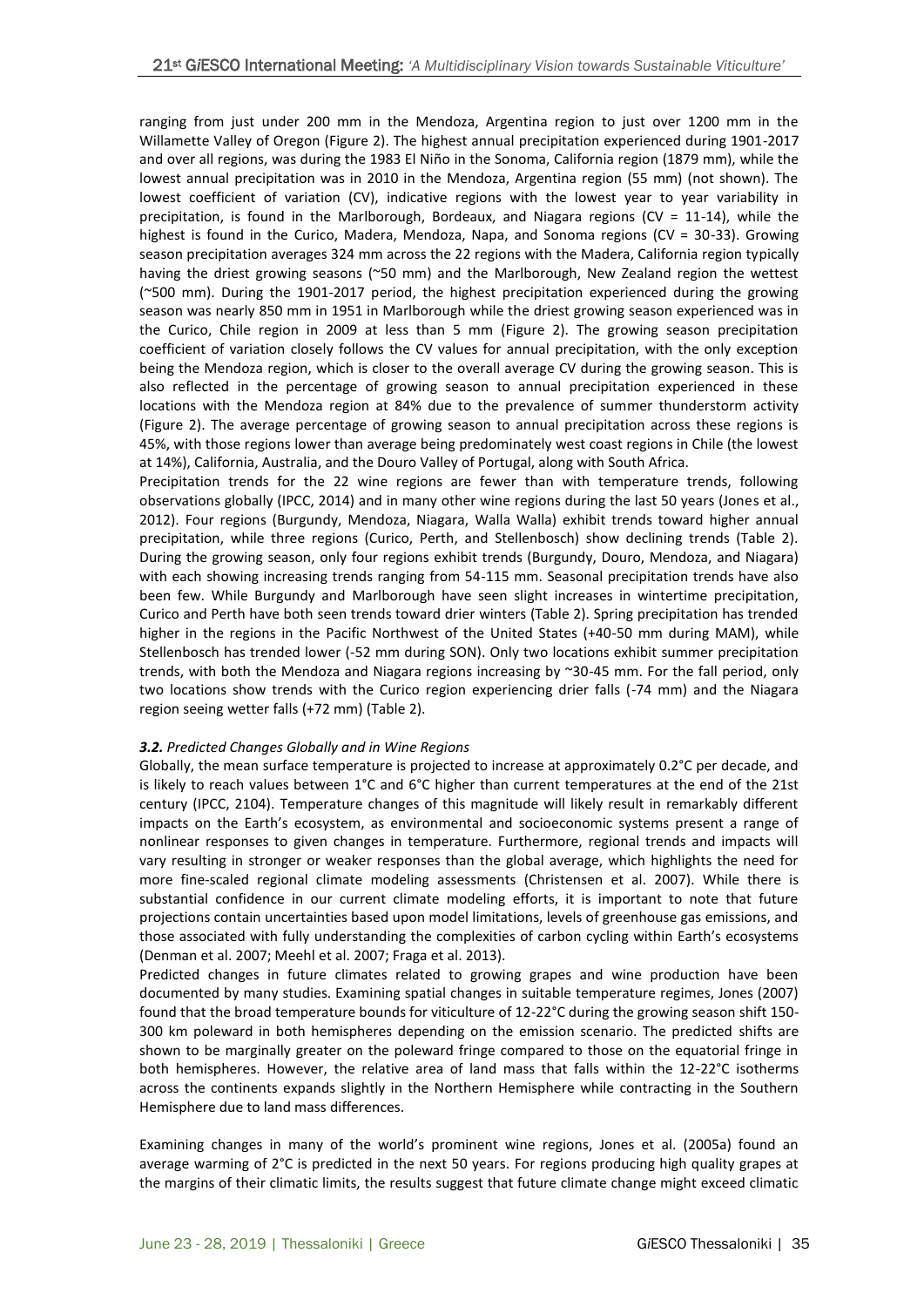thresholds such that the ripening of balanced fruit required for existing cultivars and wine styles will likely become progressively more difficult. In other regions, historical and predicted climate changes could push some regions into more optimal climatic regimes for the production of current cultivars. In addition, the warmer conditions has lead to even more poleward locations potentially becoming more conducive to grape growing and wine production. Jones and Schultz (2016) found that extreme poleward viticulture is now found at roughly 57°N in Sweden and Denmark in the Northern Hemisphere and above 45°S in Argentina and New Zealand. The research also found average trends of 0.17°C warming/decade and an absolute increase in temperature of 1.4°C during the late 1800s through 2015 averaged across 16 locations on four continents.

For the contiguous United States, annual average temperature over the next few decades (2021–2050) are expected to rise by about 1.4°C, relative to the recent past (USGCRP, 2017). Lobell et al. (2006) examined the impacts of climate change on yields of perennial crops almonds, walnuts, avocados, winegrapes, and table grapes in California. The results show a range of warming across climate models of ~1.0-3.0°C for 2050 and 2.0-6.0°C for 2100 and a range of changes in precipitation from -40 to +40 percent for both 2050 and 2100. Winegrapes showed small yield declines and substantial spatial shifts in suitability to more coastal and northern counties. White et al. (2006) estimated that potential premium winegrape production area in the conterminous United States could decline by up to 81 percent by the late 21st century. The research found that increases in heat accumulation will likely shift wine production to warmer climate cultivars. Additionally, the modeling efforts indicated that while frost constraints will be reduced, increases in the frequency of extreme hot days (>35°C) in the growing season have the potential to severely challenge or completely eliminate winegrape production in many areas of the United States. Furthermore, grape and wine production will likely be restricted to a narrow west coast region and the Northwest and Northeast, areas where excess moisture is already problematic (White et al. 2009). Jones (2007) found that for a 1.0°C warming (roughly a 15 percent increase in growing degree days) by 2049, the area of the western U.S. in Winkler regions I-V increases 5 percent from 51 to 56 percent and at +3.0°C warming (roughly a 30 percent increase in growing degree days), increases by 9 to 60 percent. Overall the changes show a reduction in the areas that are too cold from 42 to 24 percent while the areas that are too hot increase from 7 to 16 percent in the greater warming scenario (Jones, 2007). Similarly, by individual Winkler regions there are shifts to predominately more land in region I with smaller changes to region II-V. Spatially the shifting of regions occurs toward the coast, especially in California, and upwards in elevation (most notably in the Sierra Nevada Mountains). Other regions show large scale shifting from one Winkler region to another (e.g., Willamette Valley shifting from predominately region I to region II).

Examining changes in the suitability for viticulture in Europe, Stock (2005) shows increases of 100-600 heat units (Huglin Index) that will likely result in broad latitudinal shifts with new areas on the northern fringes becoming viable, changes in cultivar suitability in existing regions, and southern regions that may become so hot that overall suitability is challenged. Moriondo et al. (2013) modeled the impact of climate change on the distribution of grapevine cultivated areas in many important European wine regions using bioclimatic indices and water deficit as predictor variables. The research calibrated current conditions using the Random Forest model, then applied future climate conditions as simulated by HadCM3 General Circulation Model (GCM) to predict the possible spatial expansion and/or shift in potential grapevine cultivated area. Projected changes in climate resulted in a progressive warming in all bioclimatic indices along with increasing water deficit over much of Europe and specifically over the wine regions studied. Responses to the warmer and drier conditions included progressive shifts of existing grapevine cultivated areas to the north–northwest of their original ranges and expansion or contraction of the wine regions due to changes in within region suitability for grapevine cultivation. Wine regions with warmer climatic conditions from areas around the Mediterranean basin today (e.g., the Languedoc, Provence, Côtes Rhône Méridionales, etc.) were shown to potentially shift the most over time. Overall Moriondo et al. (2013) showed the potential for dramatic changes in the landscape for winegrape production in Europe due to changes in climate. Furthermore, to examine grapevine responses to climate change, Lebon (2002) used climate model output to show that the start of Syrah ripening (véraison) in Southern France would shift from the second week of August today to the third week of July with a 2°C warming and to the first week of July with a 4°C warming. Additionally, the research found that significant warming during maturation and especially at night would disrupt flavor and color development and ultimately the wine's typicity.

For Australian wine regions, Webb et al. (2008) analyzed climate change scenarios showing that temperatures by 2070 are projected to warm by 1.0-6.0°C increasing the number of hot days and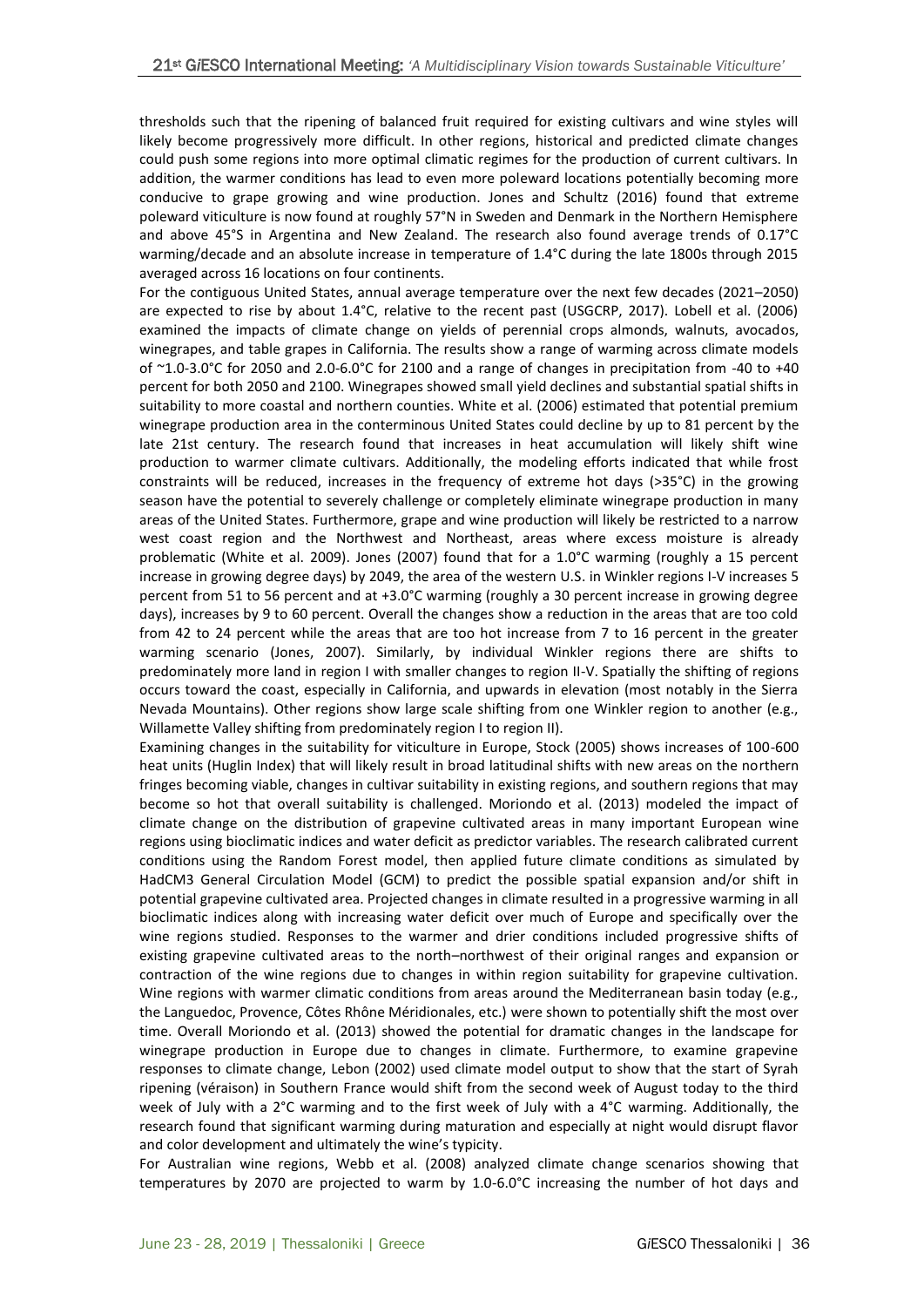decreasing frost risk, while precipitation changes are more variable but result in greater growing season stress on irrigation. The temperature changes projected for Australia have been linked with the potential to reduce wine quality (Webb et al. 2008), with southerly and coastal shifts in production regions being the most likely alternative to maintaining viability. Also for Australia, Hall and Jones (2008) modelled growing season climates finding that 21 of the 61 recognized wine regions in the country would be warmer than the estimated growing season temperature thresholds for suitability by 2070 without further adaptive measures.

In South Africa, regional projections of rising temperatures and decreased precipitation are likely to put additional pressure on both the phenological development of the vines and on the necessary water resources for irrigation and production (Carter, 2006). The research implies that the practice of winemaking in South Africa is likely to become riskier and more expensive with the most likely effects being shifts in management practices to accommodate an increasingly limited water supply. The author notes that the situation will likely exacerbate other economic issues such as increases in the price of wine, a reduction in the number of wine growers, and need for implementation of expensive and yet unknown adaptive strategies (Carter, 2006). Together these studies, and those detailed previously, indicate that the challenges facing the wine industry include more rapid phenological development, changes in suitable locations for some cultivars, a reduction in the optimum harvest window for high quality wines, and greater management of already scarce water resources. The extreme drought conditions in South Africa during 2015-2017 appear to be a sign that the risk of drought conditions such as experienced during this period has increased by a factor of three during the recent past and is likely to increase another threefold with 1-2 degrees of warming in the coming decades (Otto et al. 2018).

#### **4. Conclusions**

The global atmospheric carbon dioxide (CO2) concentration has now passed 400 parts per million (ppm), a level that last occurred about 3 million years ago, when both global average temperature and sea level were significantly higher than today (USGCRP, 2017). Continued growth in CO2 emissions over this century and beyond would lead to an atmospheric concentration not experienced in tens to hundreds of millions of years, and there is substantial evidence that the magnitude of climate change beyond the next few decades will depend primarily on the amount of greenhouse gases (especially carbon dioxide) emitted globally (IPCC, 2014). Without major reductions in emissions, the increase in annual average global temperature relative to preindustrial times could reach 6°C or more by the end of this century. The last few years have also seen record-breaking, climate-related weather extremes, and the last five years have been the warmest years on record for the globe (USGCRP, 2017). Furthermore, there is broad consensus that the further and the faster the Earth system is pushed towards ever greater warming, the greater the risk of unanticipated changes and impacts, some of which are potentially large and irreversible (IPCC, 2014).

The IPCC 5th Assessment Report (5AR) provides evidence on the general agreement among observations from different measurement techniques, all documenting a clear upward trend in the global mean surface temperature in recent decades (IPCC, 2014). While there are clearly significant changes in the average temperatures both annually and across most seasons, climate variability has also increased along with the frequencies of occurrence and strength of some extremes, including precipitation (droughts and heavy rain events) and temperature (heat waves, hot days/nights) extremes (Trenberth et al. 2007; Andrade et al. 2012). Furthermore, the trends observed in the recent past can only be reproduced by climate modeling when anthropogenic forcing is taken into account (Hegerl et al. 2007).

For agriculture in general, historic observations and future modeling efforts related to climate change reveal that the changes have had and will likely continue have further impacts and challenges to the overall sustainability of current production systems. For viticulture and wine production, the climate structure of the various winegrowing regions worldwide are critical determinants of the suitability of these regions to given cultivars, their potential wine style, and the region's overall productivity. It appears that the observed warming over the last 50 years has been largely beneficial for viticulture in many regions through longer and warmer growing seasons with less risk of frost (Jones et al. 2005a). However, the trends appear to be more influential on the poleward fringes by providing more consistent ripening climates for existing cultivars, making warmer climate cultivars more viable or opening up once forgotten regions again (e.g., southern England; Jones and Schultz, 2016). On the other hand, already hot regions have experienced warmer and generally drier conditions that have produced various challenges in ripening balanced fruit.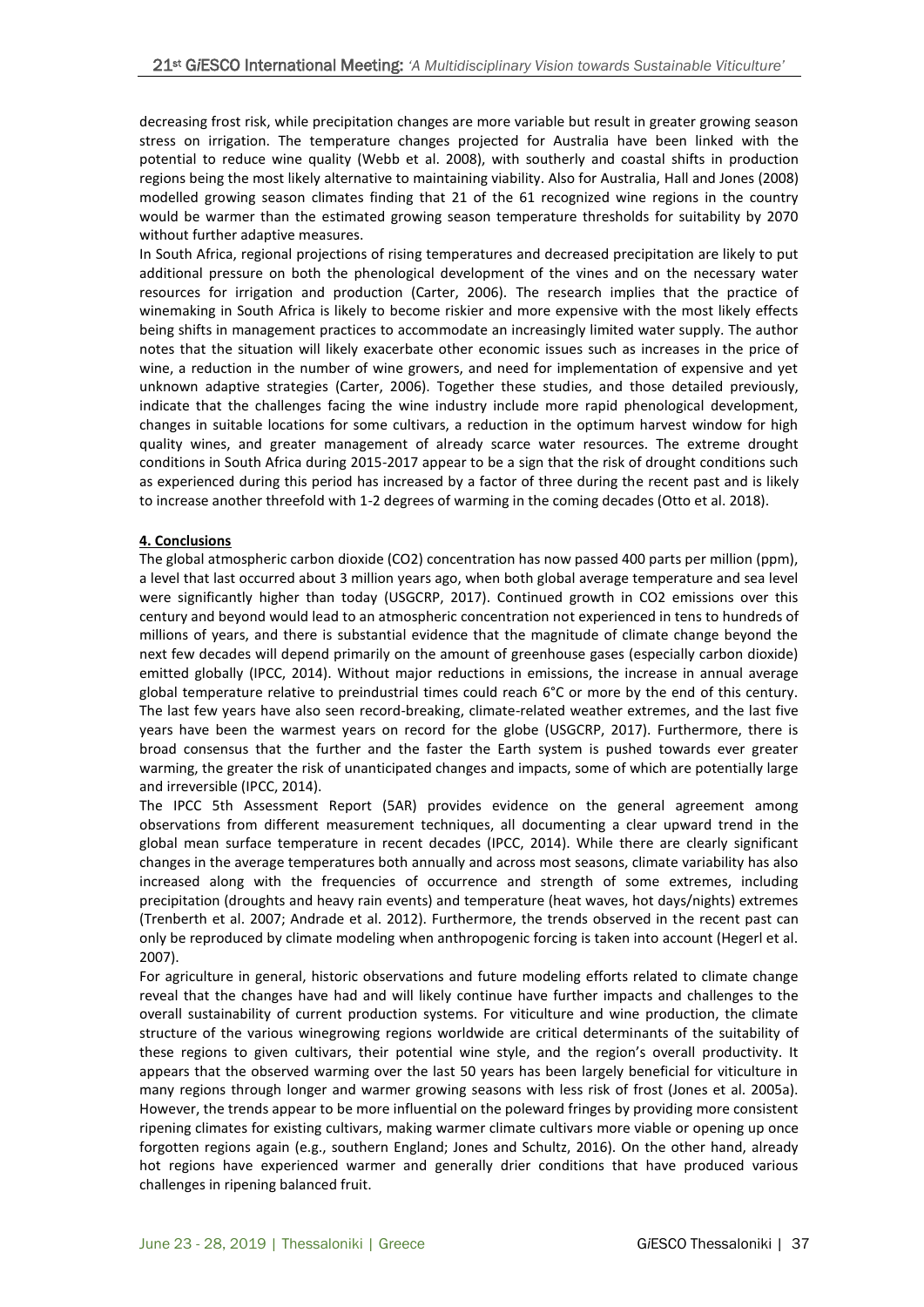The changes also strongly suggest that shifts in climate will likely be evidenced mostly through more rapid plant growth and out of balance ripening profiles. Evidence of these changes have been recorded in some regions where warming conditions have led to earlier phenology that has been related to higher sugar levels, lower acid levels, and higher alcohol levels. For example, alcohol levels rose 2.5 percent in Riesling in Alsace during 1972-2002 (Duchêne and Schneider, 2005) as sugar levels rose and acidity levels declined. Similar influences on fruit and wine composition have been found in Australia with increases in alcohol content of both red and white wines (1.7 and 1.0 percent, respectively) during 1984- 2004 (Godden and Gishen, 2005) and Napa where average alcohol levels rose 12.5 to 14.8 percent from 1971-2001 while acid levels fell and the pH climbed (Vierra, 2004). Finally, harvests that occur earlier in the summer, in a warmer part of the growing season (e.g., August or September instead of October in the Northern Hemisphere) will result in hotter harvested fruit and potentially desiccated fruit without greater irrigation inputs (Webb et al., 2008).

While our understanding of the role climate structure and suitability plays in viticulture and wine production is generally well developed, the role that climate variability and climate change have on wine quality and productivity are now being studied more due to the economic impacts that they have and/or potentially could have on the industry. One important aspect to note is that climate change impacts on viticulture and wine production have been and are likely to continue to be highly variable, both geographically and across cultivars. Therefore, more applied research at the regional level is needed to better understand the range of variability that a region, or even an individual cultivar, can reliably produce quality wine in as growers continually attempt to minimize vintage variations in grape yield and quality (Keller 2010b).

Finally, increases in technology, better plant material, and better vineyard management have come at the same time as the warming trends and these adaptations have allowed growers to meet some of these challenges. However, the projections for future climate change will likely be more rapid and to a greater magnitude than our ability to adapt without increased understanding of the impacts and advances in plant breeding and genetics (Bisson et al. 2002). Furthermore, while most of the climate change discussion in this paper and within many other studies tends to focus on temperature-related impacts, other potential issues affecting grape and wine production and quality include changes in vine growth and fruit quality due to a higher CO2 concentration in the atmosphere, potential increases moisture stresses in water-limited regions, and changes in the presence or intensity of pests and vine diseases. Even with our current state of climate science, much uncertainty still exists in the exact spatial and temporal nature of changes in climate at the regional level. Therefore, the wine industry will need to be proactive in monitoring the local to regional climate and assessing the various impacts on the plant system and fruit productivity and quality, and be ready to implement appropriate adaptation strategies, be willing to alter cultivars and management practices or controls, or mitigate wine quality differences by developing new technologies.

## **5. Acknowledgments**

All of the hard working and innovative climate scientists worldwide made this study possible.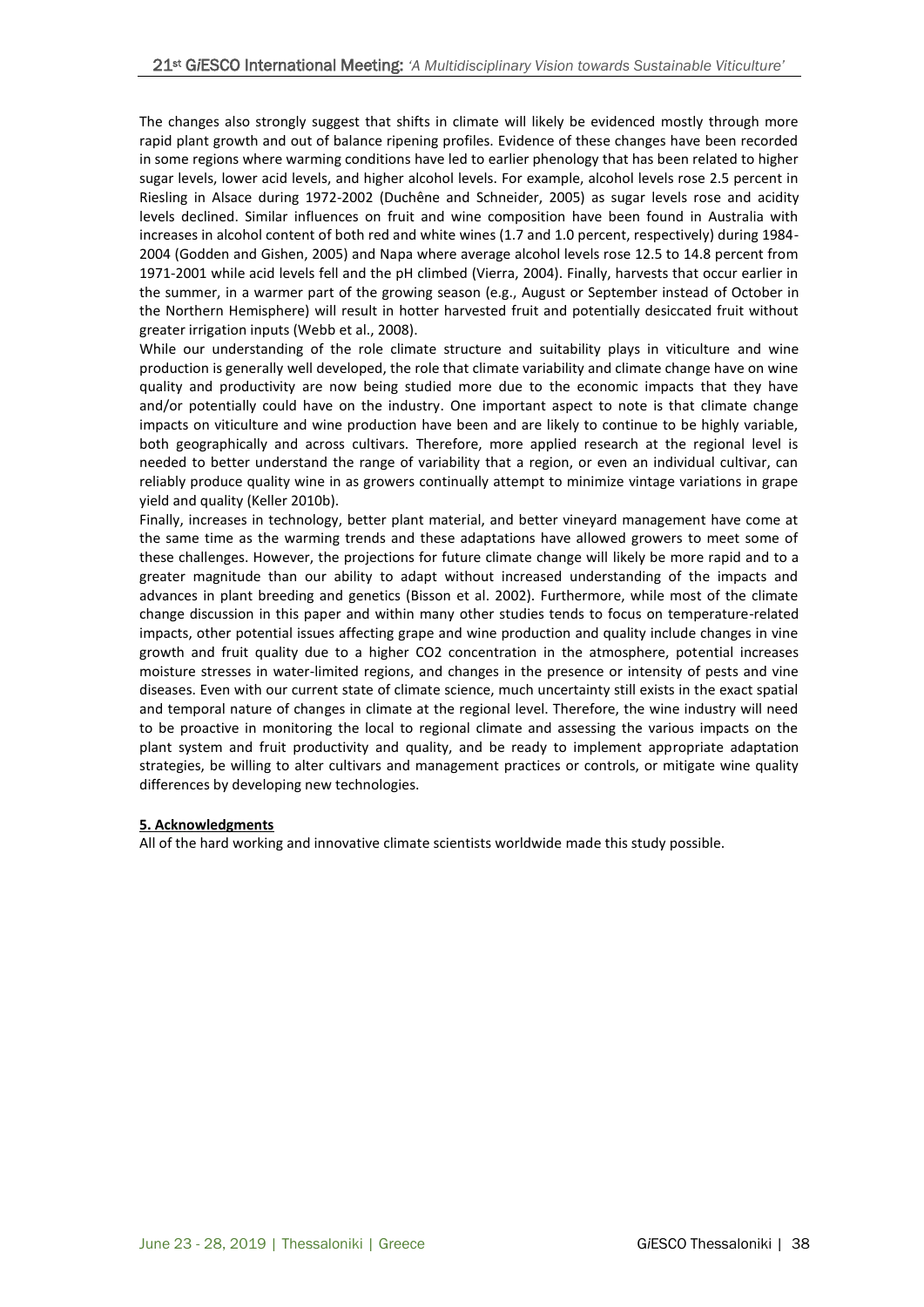#### **6. Literature cited**

- Andrade, C., S. M. Leite, and J. A. Santos (2012). Temperature extremes in Europe: overview of their driving atmospheric patterns. Nat. Hazard Earth Sys. Sci. 12:1671–1691.
- Bisson, L. F., A. L. Waterhouse, S. E. Ebeler, M. A. Walker and J. T. Lapsley (2002). The present and future of the international wine industry. Nature, 418:696-699.
- Carter, S. (2006). The Projected Influence of Climate Change on the South African Wine Industry. Interim Report IR-06-043, International Institute for Applied Systems Analysis. 33 pp.
- Christensen, J. H., B. Hewitson, A. Busuioc, A. Chen, X. Gao, R. Jones, et al. (2007). Regional climate projections. Pp. 847– 940 in S. Solomon, D. Qin, M. Manning, Z. Chen, M. Marquis, K. B. Averyt, M. Tignor, H. L. Miller, eds. Climate change 2007: the physical science basis. Contribution of Working Group I to the Fourth Assessment Report of the Intergovernmental Panel on Climate Change. Cambridge University Press, Cambridge, U.K., and New York, NY.
- CSIRO and Bureau of Meteorology (2015), Climate Change in Australia Information for Australia's Natural Resource Management Regions: Technical Report, CSIRO and Bureau of Meteorology, Australia, 222 pp.
- Cyr, D., Kusy, M., and A.B. Shaw (2010). Climate Change and the Potential Use of Weather Derivatives to Hedge Vineyard Harvest Rainfall Risk in the Niagara Region. Journal of Wine Research 21(2):207-227.
- Denman, K. L., G. Brasseur, A. Chidthaisong, P. Ciais, P. M. Cox, R. E. Dickinson, et al. (2007). Couplings between changes in the climate system and biogeochemistry. Pp. 499–587 in S. Solomon, D. Qin, M. Manning, Z. Chen, M. Marquis, K. B. Averyt, M. Tignor, H. L. Miller, eds. Climate change 2007: the physical science basis. Contribution of Working Group I to the Fourth Assessment Report of the Intergovernmental Panel on Climate Change. Cambridge University Press, Cambridge, U.K., and New York, NY.
- Duchêne, E., and C. Schneider (2005). Grapevine and climatic changes: a glance at the situation in Alsace. Agronomy for Sustainable Development 25, 93-99.
- European Environment Agency (2017). Climate change, impacts and vulnerability in Europe 2016. EEA Report No 1/2017.
- Fraga, H., A. C. Malheiro, J. Moutinho-Pereiram, and J. A. Santos. (2013). Future scenarios for viticultural zoning in Europe: ensemble projections and uncertainties. Int. J. Biometeorol. 1–17. doi: 10.1007/s00484-012-0617-8
- Godden, P. and M. Gishen (2005). Trends in the composition of Australian wine. The Australian and New Zealand Wine Industry Journal, 20(5): 21-46.
- Hall, A. and G. V. Jones. (2008). Effect of potential atmospheric warming on temperature based indices describing Australian winegrape growing conditions. Australian Journal of Grape and Wine Research, 15(2):97-119.
- Harris, I., Jones, P.D., Osborn, T.J. and Lister, D.H. (2014), Updated high-resolution grids of monthly climatic observations - the CRU TS3.10 Dataset. International Journal of Climatology 34, 623-642 doi:10.1002/joc.3711
- Hegerl, G. C., F. W. Zwiers, P. Braconnot, N. P. Gillett, Y. Luo, J. A. Marengo Orsini, et al. (2007). Understanding and attributing climate change. In S. Solomon, D. Qin, M. Manning, Z. Chen, M. Marquis, K. B. Averyt, M. Tignor, H. L. Miller, eds. Climate change 2007: the physical science basis. Contribution of Working Group I to the Fourth Assessment Report of the Intergovernmental Panel on Climate Change. Cambridge University Press, Cambridge, U.K., and New York, NY.
- IPCC (2014). Climate Change 2014: Synthesis Report. Contribution of Working Groups I, II and III to the Fifth Assessment Report of the Intergovernmental Panel on Climate Change [Core Writing Team, R.K. Pachauri and L.A. Meyer (eds.)]. IPCC, Geneva, Switzerland, 151 pp.
- Jones, G. V. (2006). Climate and Terroir: Impacts of Climate Variability and Change on Wine. In Fine Wine and Terroir - The Geoscience Perspective. Macqueen, R. W., and L. D. Meinert, (eds.), Geoscience Canada Reprint Series Number 9, Geological Association of Canada, St. John's, Newfoundland, 247 pages.
- Jones, G. V. (2007). Climate Change and the global wine industry. Proceedings from the 13th Australian Wine Industry Technical Conference, Adelaide, Australia.
- Jones, G. V. and Davis, R. E. (2000). Climate Influences on Grapevine Phenology, Grape Composition, and Wine Production and Quality for Bordeaux, France, American Journal of Viticulture and Enology, 51(3):249-261.
- Jones, G.V. and Goodrich, G.B., (2008). Influence of Climate Variability on Wine Region in the Western USA and on Wine Quality in the Napa Valley. Climate Research, 35: 241-254.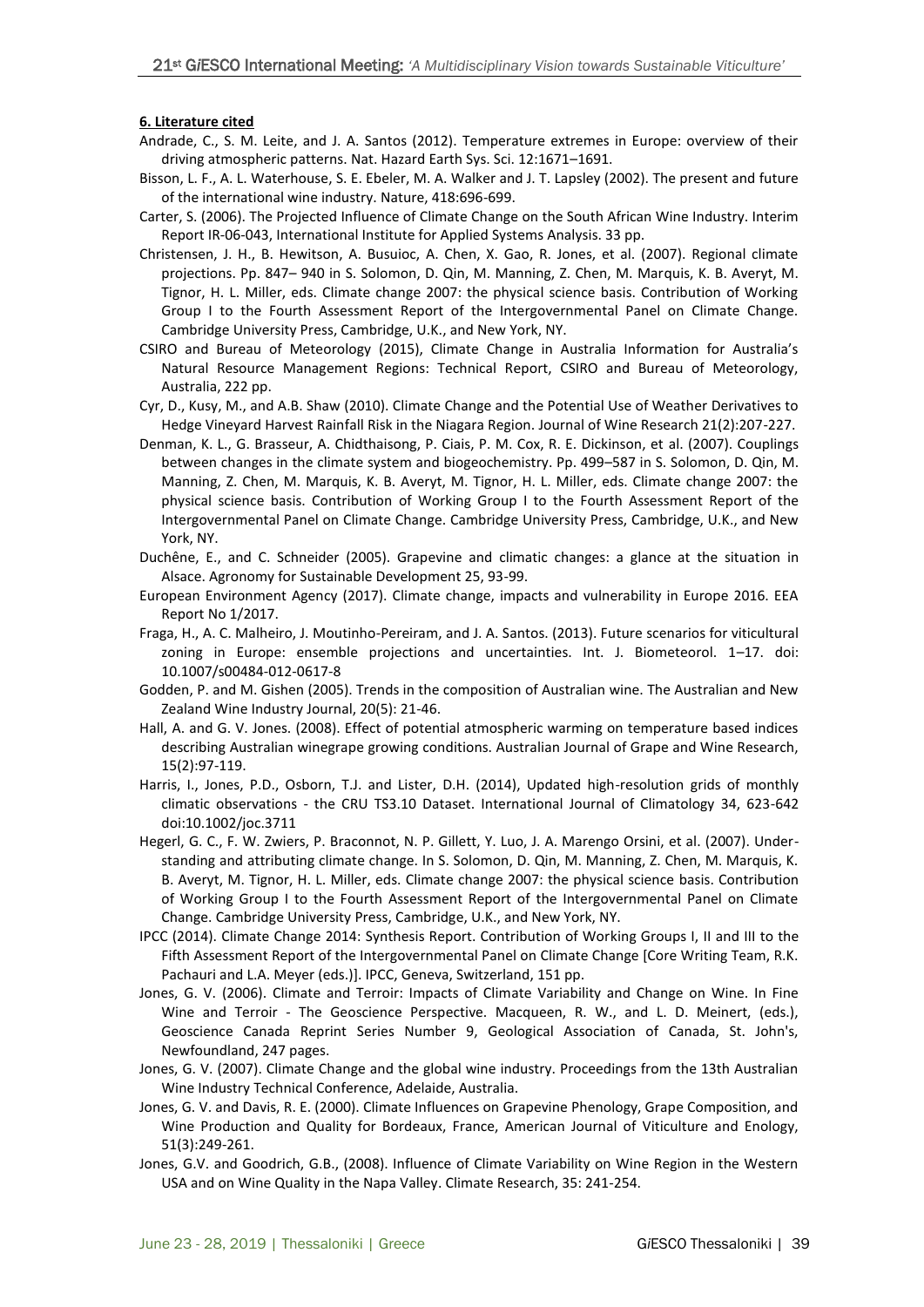- Jones, G.V., Duchene, E., Tomasi, D., Yuste, J., Braslavksa, O., Schultz, H., Martinez, C., Boso, S., Langellier, F., Perruchot, C., and G. Guimberteau (2005). Changes in European Winegrape Phenology and Relationships with Climate, GESCO 2005. August 2005.
- Jones, G.V., Reid, R., and A. Vilks (2012). Climate, Grapes, and Wine: Structure and Suitability in a Variable and Changing Climate, pp 109-133 in The Geography of Wine: Regions, Terrior, and Techniques, edited by P. Dougherty. Springer Press, 255 pp.
- Jones, G.V. and Schultz, H.R. (2016). Climate change and emerging cool climate wine regions. Wine & Viticulture Journal, 31(6): 51–53.
- Keller, M. (2010). Managing grapevines to optimise fruit development in a challenging environment: a climate change primer for viticulturists. Australian Journal of Grape and Wine Research, 16, 56-69.
- Koufos, G. C., Mavromatis, T., Koundouras, S. and Jones, G. V. (2017). Response of viticulture-related climatic indices and zoning to historical and future climate conditions in Greece. Int. J. Climatol. doi:10.1002/joc.5320
- Lebon, E., (2002). Changements climatiques : quelles conséquences pour la viticulture. CR 6ième Rencontres Rhodaniennes pp. 31-36
- Lobell, D. B., C. B. Field, K. N. Cahill, and C. Bonfils (2006). Impacts of future climate change on California perennial crop yields: Model projections with climate and crop uncertainties. Agricultural and Forest Meteorology, 141(2-4) 208-218.
- Lough, J.M., Wigley, T.M.L. and Palutikof, J.P. (1983), Climate and climate impact scenarios for Europe in a warmer world. J. Clim. Appl. Meteorol. 22, 1673-1684.
- Meehl, G. A., T. F. Stocker, W. D. Collins, P. Friedlingstein, A. T. Gaye, J. M. Gregory, et al. (2007). Global climate projections. Pp. 747–845 in S. Solomon, D. Qin, M. Manning, Z. Chen, M. Marquis, K. B. Averyt, M. Tignor, H. L. Miller, eds. Climate change 2007: the physical science basis. Contribution of Working Group I to the Fourth Assessment Report of the Intergovernmental Panel on Climate Change. Cambridge University Press, Cambridge, U.K., and New York, NY.
- Moreno JM, Aguiló E, Alonso S, Álvarez Cobelas M, Anadón R, Ballester F, Benito G, Catalán J, de Castro M, Cendrero A, Corominas J, Díaz J, Díaz-Fierros F, Duarte CM, EstebanTalaya A, Estrada Peña A, Estrela T, Fariña AC, Fernández González F, Galante E, Gallart F, García de Jalón LD, Gil L, Gracia C, Iglesias A, Lapieza R, Loidi J, López Palomeque F, López-Vélez R, López Zafra JM, de Luis Calabuig E, Martín-Vide J, Meneu V, Mínguez Tudela MI, Montero G, Moreno J, Moreno Saiz JC, Nájera A, Peñuelas J, Piserra MT, Ramos MA, de a Rosa D, Ruiz Mantecón A, Sánchez-Arcilla A, Sánchez de Tembleque LJ, Valladares F, Vallejo VR and Zazo C. (2005). Main Conclusions from the Preliminary Assessment of the Impacts in Spain due to the Effects of Climate Change. Project ECCE, Ministry of the Environment and the University of Castilla-La Mancha (Spain).
- Mori, K., S. Sugaya, and H. Gemma. (2005). Decreased anthocyanin biosynthesis in grape berries grown under elevated night temperature condition. Sci. Hortic. 105:319–330.
- Moriondo, M., Jones, G.V., Bois, B., Dibari, C., Ferrise, R., Trombi, G., and M. Bindi (2013). Projected shifts of wine regions in response to climate change. Climatic Change, 119(3-4): 825-839.
- Otto, F., Wolski, p., Lehner, F., Tebaldi, C., Jan van Oldenborgh, G, Hogesteeger, S., Singh, R., Holden, P., Fučkar, N., Odoulami, R. and M. New (2018). Anthropogenic influence on the drivers of the Western Cape drought 2015–2017. Environmental Research Letters, 13, 124010, https://doi.org/10.1088/1748-9326/aae9f9
- Ramos, M. C., G. V. Jones, and J. A. Martinez-Casasnovas (2008). Structure and trends in climate parameters affecting winegrape production in northeast Spain. Clim. Res. 38:1–15.
- Santos, J. A., A. C. Malheiro, M. K. Karremann, and J. G. Pinto (2011). Statistical modelling of grapevine yield in the Port Wine region under present and future climate conditions. Int. J. Biometeorol. 55:119–131.
- Stock, M., F. W. Gerstengarbe, T. Kartschall, and P.C. Werner (2005). Reliability of climate change impact assessments for viticulture. ISHS Acta Horticulturae 689: Proceedings from the VII International Symposium on Grapevine Physiology and Biotechnology. Davis, California.
- Trenberth, K. E., P. D. Jones, P. Ambenje, R. Bojariu, D. Easterling, and A. Klein Tank, et al. (2007). Observations: surface and atmospheric climate change. Pp. 235–336 in S. Solomon, D. Qin, M. Manning, Z. Chen, M. Marquis, K. B. Averyt, M. Tignor, and H. L. Miller, eds. Climate change 2007: the physical science basis. Contribution of Working Group I to the Fourth Assessment Report of the Intergovernmental Panel on Climate Change. Cambridge University Press, Cambridge, U.K., and New York, NY.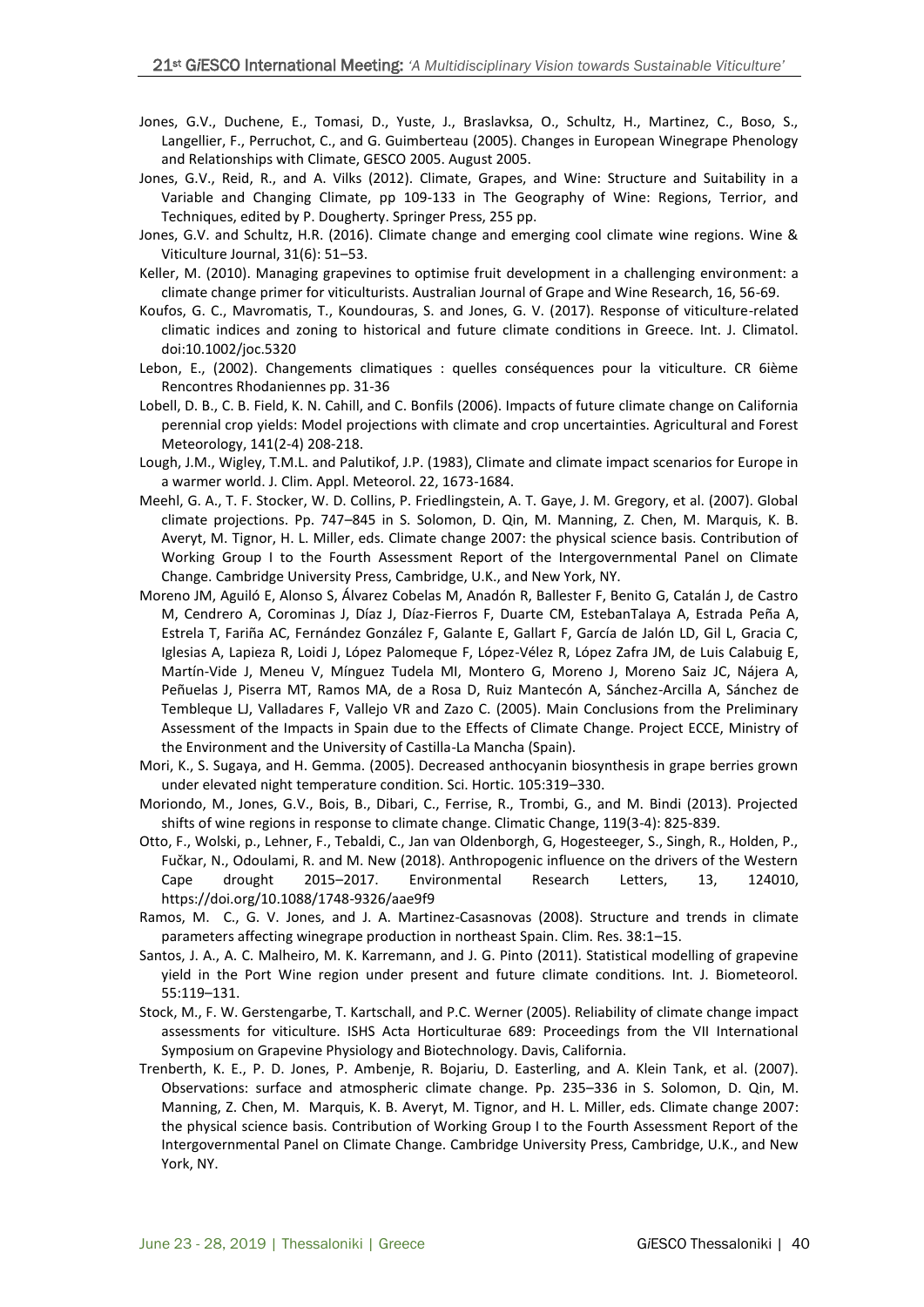- Urhausen S., Brienen S., Kapala A., and C. Simmer (2011). Climatic conditions and their impact on viticulture in the Upper Moselle region. Climate Change, 109(3-4): 349-373.
- USGCRP (2017). Climate Science Special Report: Fourth National Climate Assessment, Volume I [Wuebbles, D.J., D.W. Fahey, K.A. Hibbard, D.J. Dokken, B.C. Stewart, and T.K. Maycock (eds.)]. U.S. Global Change Research Program, Washington, DC, USA, 470 pp, doi: 10.7930/J0J964J6.
- USGCRP (2018). Impacts, Risks, and Adaptation in the United States: Fourth National Climate Assessment, Volume II [Reidmiller, D.R., C.W. Avery, D.R. Easterling, K.E. Kunkel, K.L.M. Lewis, T.K. Maycock, and B.C. Stewart (eds.)]. U.S. Global Change Research Program, Washington, DC, USA, 1515 pp. doi: 10.7930/NCA4.2018.
- Vierra, G. (2004). Pretenders at the Table Are table wines no longer food friendly? Wine Business Monthly, 11(7), July 2004.
- Webb L. B, P. H. Whetton and E. W. R. Barlow (2008). Climate change and wine grape quality in Australia. Climate Research 36:99-111.
- White, M. A., Diffenbaugh, N. S., Jones, G. V., Pal, J. S., and F. Giorgi (2006). Extreme heat reduces and shifts United States premium wine production in the 21st century. Proceedings of the National Academy of Sciences, 103(30): 11217–11222.
- White, M. A., Jones, G. V., and N. S. Diffenbaugh (2009). Climate Variability, Climate Change, and Wine Production in the Western United States. In Climate Warming in Western North America/Evidence and Environmental Effects. Eds. Wagner, F.H., University of Utah Press. pp 77-88.
- Yue S., Pilon P.G., and G. Cavadias (2002) Power of the Mann-Kendall and Spearman's rho tests for detecting monotonic trends in hydrological series. Journal of Hydrology 259, 254–271.



**Figure 1:** Time series of 1901-2017 growing season average temperatures (April through October in the Northern Hemisphere and October through April in the Southern Hemisphere) for four locations across a range of climates. Additional information provided in Table 1. Data Source: Climatic Research Unit, University of East Anglia, Harris et al. (2014).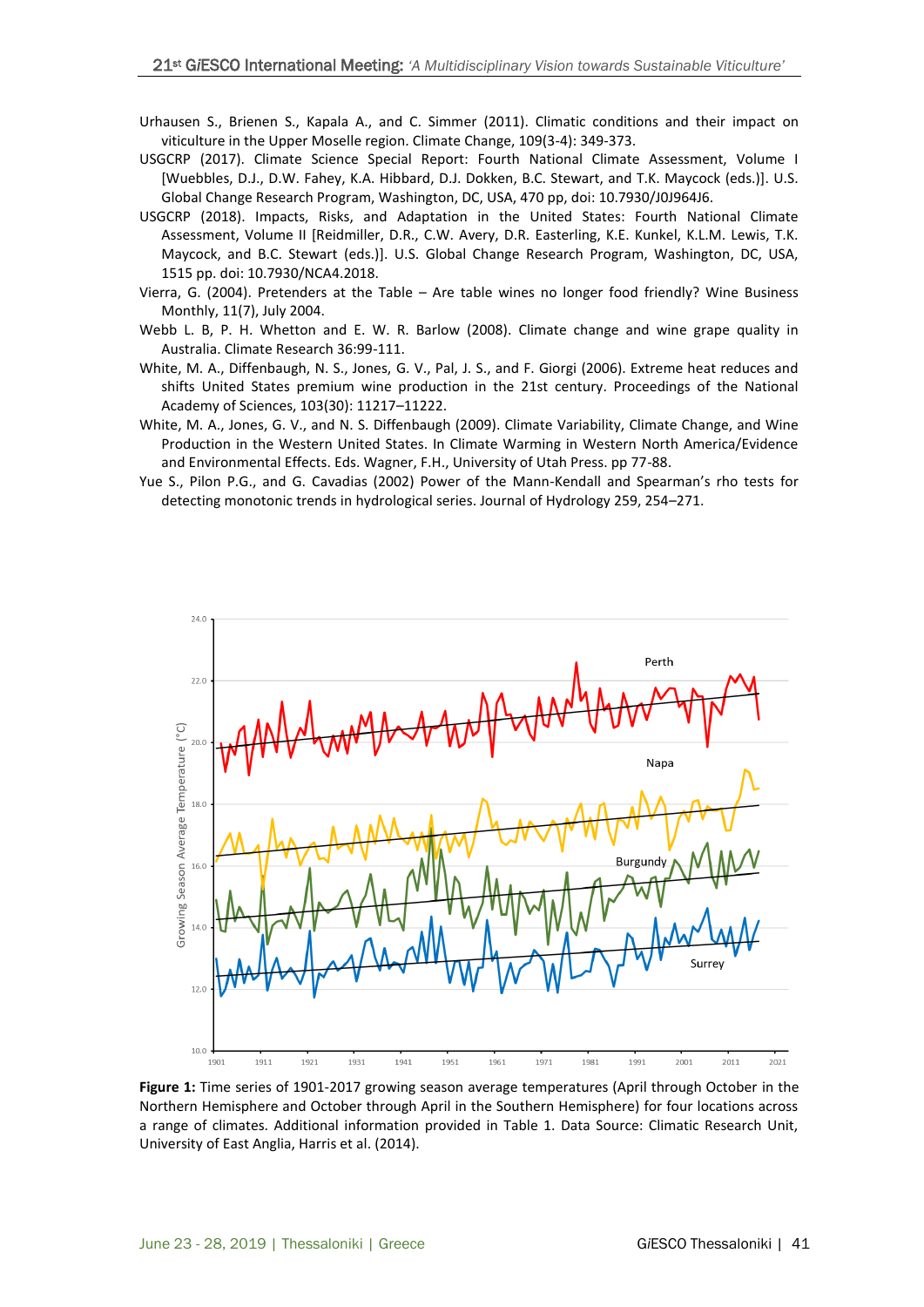**Table 1:** Trend statistics for 1901-2017 for growing season average temperatures (April through October in the Northern Hemisphere and October through April in the Southern Hemisphere) for 22 wine regions, including the four locations in Figure 1. Note that each time series has a statistically significant trend ( $\alpha$ =0.05), the slope is for the period of record (POR), the decadal trend is averaged over the POR, and the POR trend is for the entire time period. Data Source: Climatic Research Unit, University of East Anglia, Harris et al. (2014).

| <b>REGION</b>                   | $\mathbb{R}^2$ | <b>SLOPE</b> | <b>TREND:</b><br><b>DECADAL</b> | <b>TREND:</b><br>POR |
|---------------------------------|----------------|--------------|---------------------------------|----------------------|
| <b>ADELAIDE, AUSTRALIA</b>      | 0.18           | 0.009        | 0.09                            | 1.0                  |
| <b>BORDEAUX, FRANCE</b>         | 0.41           | 0.015        | 0.15                            | 1.8                  |
| <b>BURGUNDY, FRANCE</b>         | 0.29           | 0.013        | 0.13                            | 1.5                  |
| <b>CURICO, CHILE</b>            | 0.28           | 0.008        | 0.08                            | 1.0                  |
| DOURO, PORTUGAL                 | 0.53           | 0.016        | 0.16                            | 1.8                  |
| <b>LA MANCHA, SPAIN</b>         | 0.54           | 0.016        | 0.16                            | 1.9                  |
| <b>MADERA, CALIFORNIA</b>       | 0.40           | 0.013        | 0.13                            | 1.5                  |
| <b>MARLBOROUGH, NEW ZEALAND</b> | 0.22           | 0.009        | 0.09                            | 1.0                  |
| <b>MENDOZA, ARGENTINA</b>       | 0.34           | 0.011        | 0.11                            | 1.3                  |
| NAPA, CALIFORNIA                | 0.51           | 0.014        | 0.14                            | 1.7                  |
| <b>NASA, GREECE</b>             | 0.14           | 0.009        | 0.09                            | 1.0                  |
| NIAGARA, CANADA                 | 0.18           | 0.009        | 0.09                            | 1.1                  |
| PERTH, AUSTRALIA                | 0.49           | 0.015        | 0.15                            | 1.8                  |
| PIEDMONT, ITALY                 | 0.41           | 0.016        | 0.16                            | 1.8                  |
| RIOJA, SPAIN                    | 0.51           | 0.017        | 0.17                            | 2.0                  |
| SONOMA, CALIFORNIA              | 0.54           | 0.015        | 0.15                            | 1.8                  |
| STELLENBOSCH, SOUTH AFRICA      | 0.49           | 0.012        | 0.12                            | 1.4                  |
| <b>SURREY, ENGLAND</b>          | 0.26           | 0.010        | 0.10                            | 1.1                  |
| TASMANIA, AUSTRALIA             | 0.43           | 0.013        | 0.13                            | 1.5                  |
| TUSCANY, ITALY                  | 0.37           | 0.013        | 0.13                            | 1.6                  |
| WILLAMETTE VALLEY, OREGON       | 0.16           | 0.008        | 0.08                            | 1.0                  |
| WALLA WALLA, OREGON/WASHINGTON  | 0.11           | 0.007        | 0.07                            | 0.9                  |



**Figure 2:** Annual and growing season precipitation (April through October in the Northern Hemisphere and October through April in the Southern Hemisphere) for 22 regions across a range of climates. Additional information on trends in precipitation across annual, growing season, and other seasonal periods provided in Table 2. Data Source: Climatic Research Unit, University of East Anglia, Harris et al. (2014).